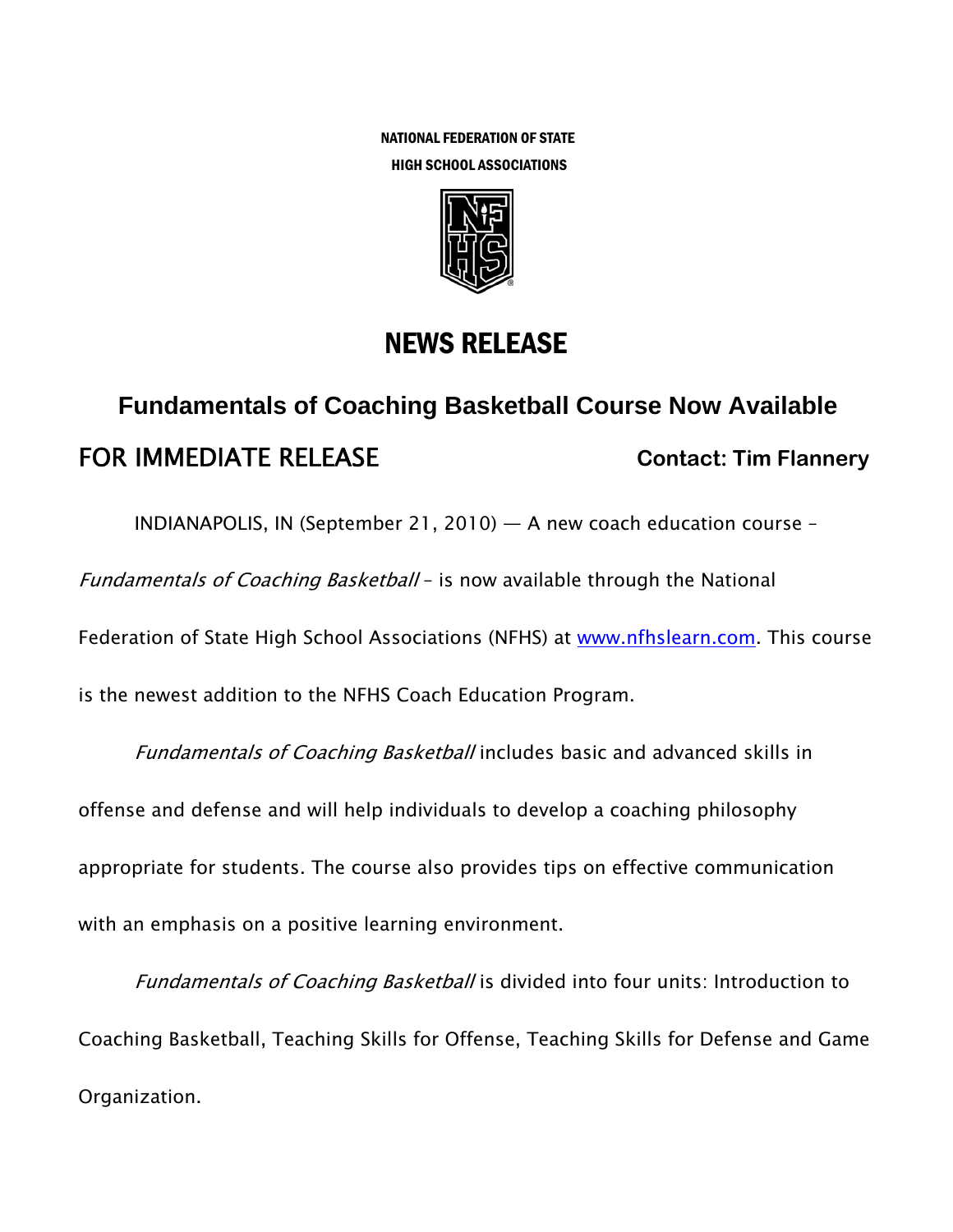Don Showalter, boys basketball coach at Mid-Prairie High School in Wellman, Iowa, and the 2009 USA Basketball Developmental Coach of the Year, developed the content for the course. Showalter is 424-176 in 26 years at Mid-Prairie and 540-268 in his overall 36-year career. He served 12 years, including seven years as chair, on the NFHS Coaches' Quarterly Publications Committee and rejoined the committee last year for a new four-year term. He also is a member of the *High School Today* Publications Committee.

Clark Kellogg, the lead color analyst for NCAA basketball games on CBS Television and newly named vice president for player relations of the Indiana Pacers, is the host for the course. Several top college basketball coaches provide insight throughout the course.

The NFHS Coach Education Program was started in 2007, and more than 140,000 coaches have taken the core course  $-$  *Fundamentals of Coaching*. Forty-five of the 51 NFHS member associations have adopted the course.

Fundamentals of Coaching Basketball is the eighth sport-specific course available through the NFHS Coach Education Program. Other sport-specific courses are available for football, soccer, softball, cheer and dance, spirit safety, wrestling and volleyball.